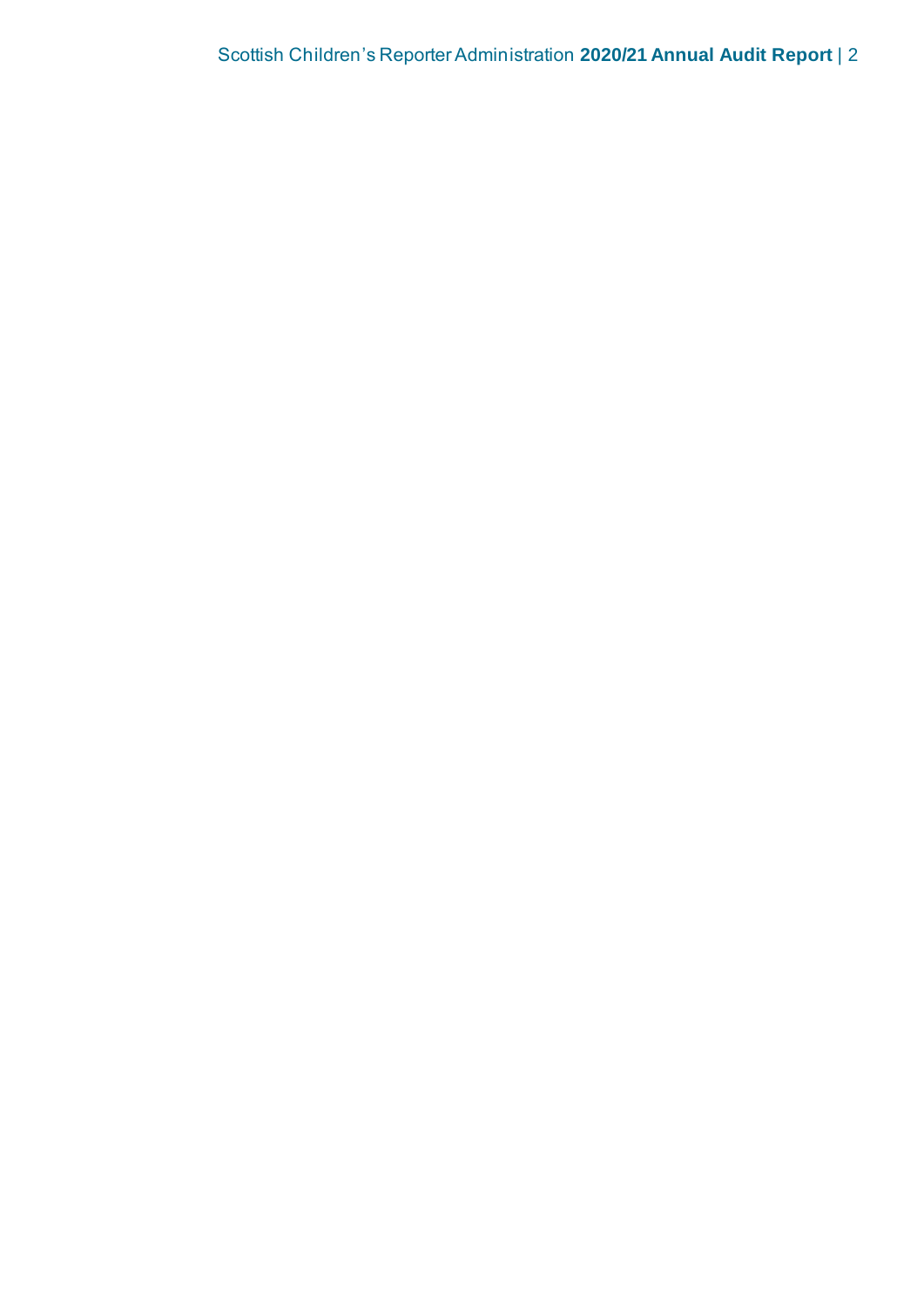# **Contents**

| Key messages                                                   | $\overline{4}$ |
|----------------------------------------------------------------|----------------|
| <b>Introduction</b>                                            | 5              |
| Part 1. Audit of 2020/21 annual report and accounts            | 7              |
| Part 2. Financial sustainability                               | 11             |
| Appendix 1. Action plan 2020/21                                | 13             |
| Appendix 2. Significant audit risks                            | 16             |
| Appendix 3. Summary of 2020/21 national performance reports 18 |                |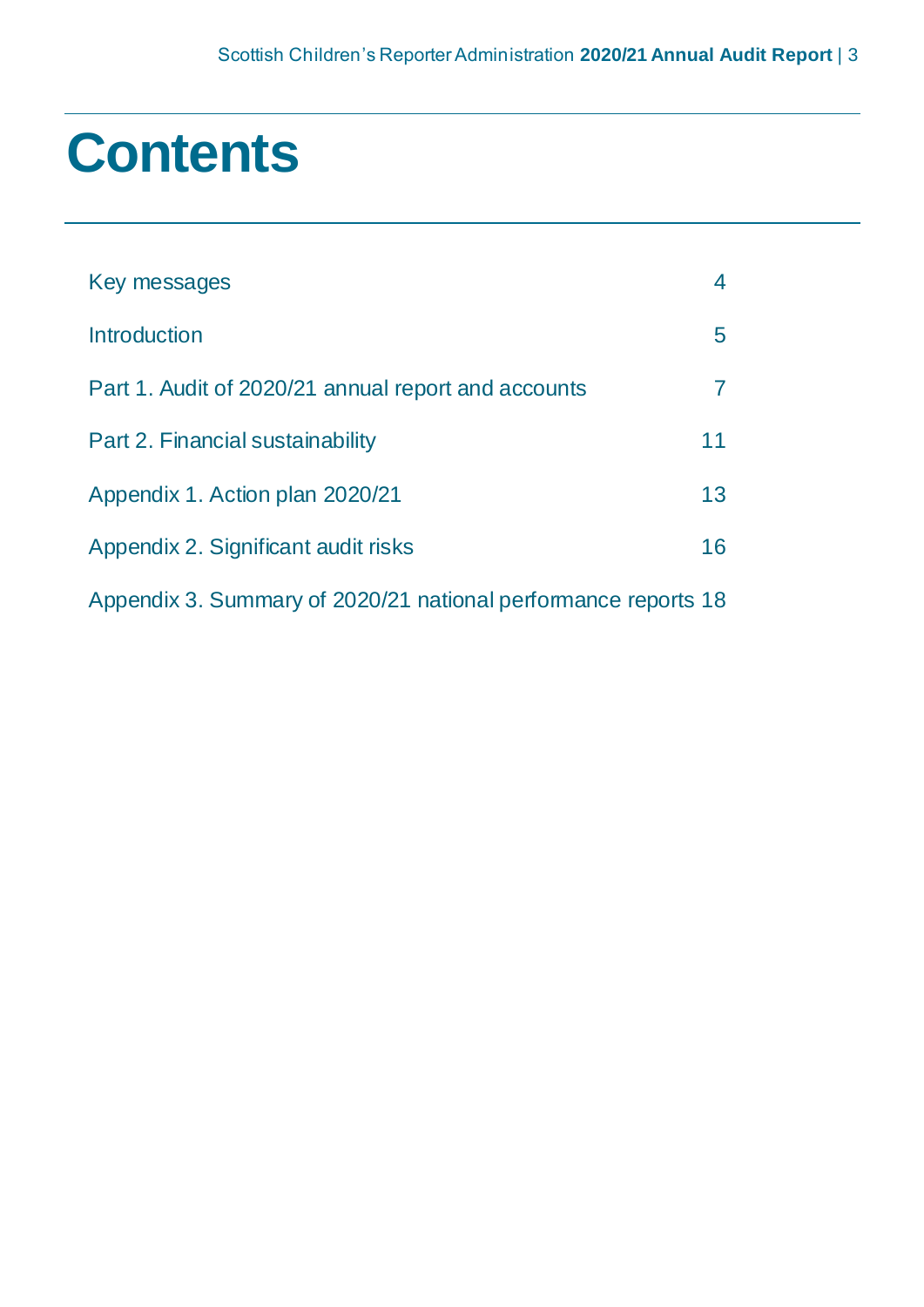# <span id="page-3-0"></span>**Key messages**

### **2020/21 annual report and accounts**

The Scottish Children's Reporter Administration's financial statements give a true and fair view and were properly prepared in accordance with the financial reporting framework.

Expenditure and income were incurred in accordance with applicable enactments and guidance.

The audited part of the remuneration and staff report, performance report and governance statement were all consistent with the financial statements and properly prepared in accordance with the relevant legislation and directions made by Scottish Ministers.

### **Financial sustainability**

The SCRA has a medium-term financial strategy but needs to ensure that it fully reflects the forward impact of Covid-19 on the Corporate Plan

The general fund balance has reduced significantly in recent years and now stands at a deficit position of £9.6 million. This restricts the capacity of the SCRA to respond to unplanned cost pressures.

The SCRA net liabilities position has increased significantly due to movements in the IAS19 pension liability.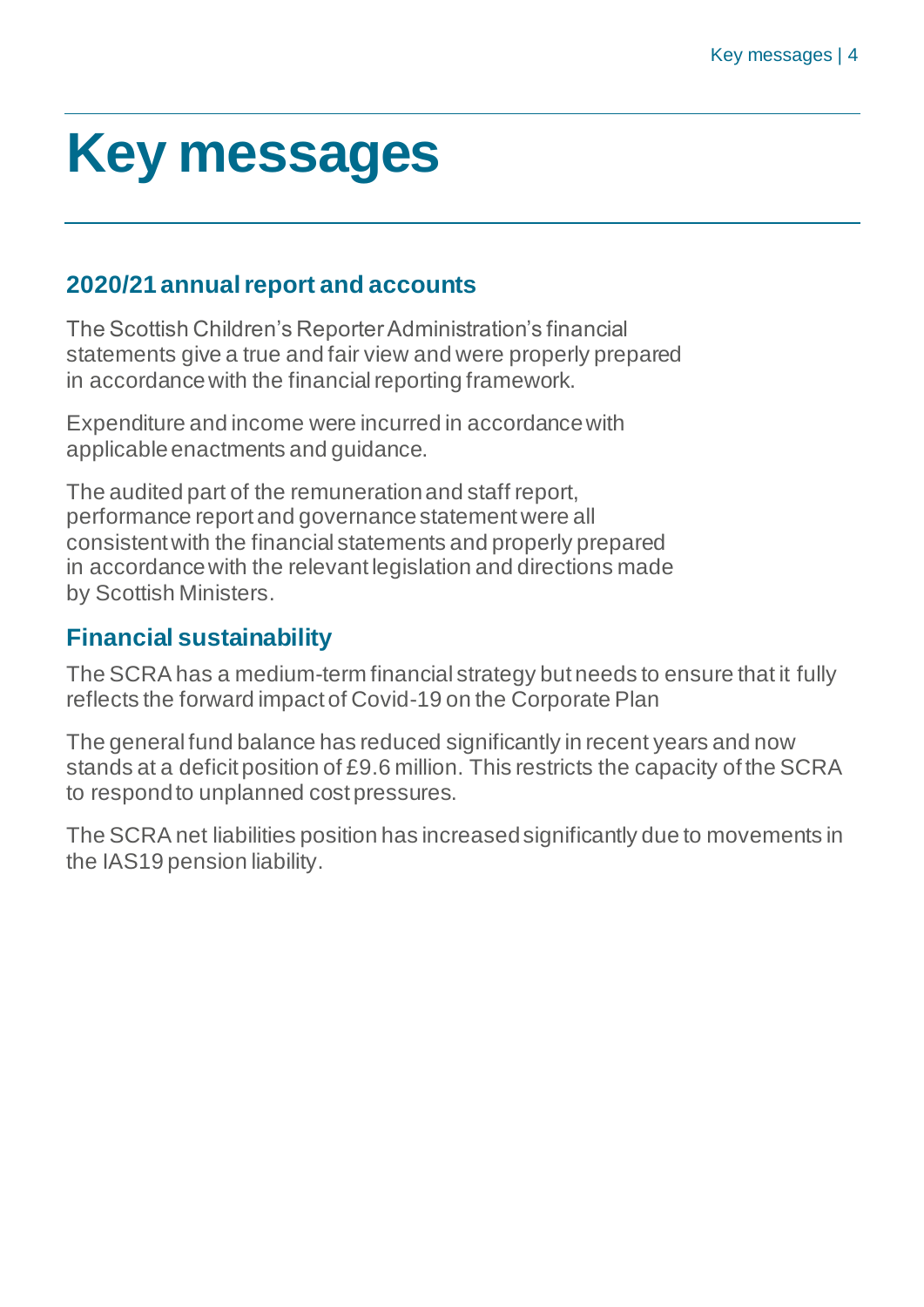# <span id="page-4-0"></span>**Introduction**

**1.** This report summarises the findings from our 2020/21 audit of the Scottish Children's Reporter Administration (SCRA)

**2.** The scope of our audit was set out in our Annual Audit Plan presented to the 20 May 2021 meeting of the Audit and Risk Committee. This report comprises the findings from:

- an audit of the SCRA's annual accounts
- our consideration of financial sustainability

**3.** The global coronavirus pandemic has had a considerable impact on the SCRA during 2020/21. This has had significant implications not least for the services it delivers as Hearings were moved to a virtual environment but also for staff who had to adapt to new, remote, ways of working and the health and wellbeing challenges created by the pandemic. Risks related to the pandemic were included in our AAP, and we have adapted our planned audit work to address any new emerging risks

#### **Adding value through the audit**

**4.** We add value to the SCRA through the audit by:

- identifying and providing insight on significant risks, and making clear and relevant recommendations
- sharing intelligence and good practice through our national reports [\(Appendix 3\)](#page-17-0) and good practice guides
- providing clear conclusions on the appropriateness, effectiveness and impact of corporate governance, performance management arrangements and financial sustainability

**5.** We aim to help the SCRA promote improved standards of governance, better management and decision making and more effective use of resources.

#### **Responsibilities and reporting**

**6.** The SCRAhas primary responsibility for ensuring the proper financial stewardship of public funds. This includes preparing an annual report and accounts that are in accordance with the accounts direction from Scottish Ministers. The SCRAis also responsible for compliance with legislation putting arrangements in place for governance, propriety and regularity that enable it to successfully deliver its objectives.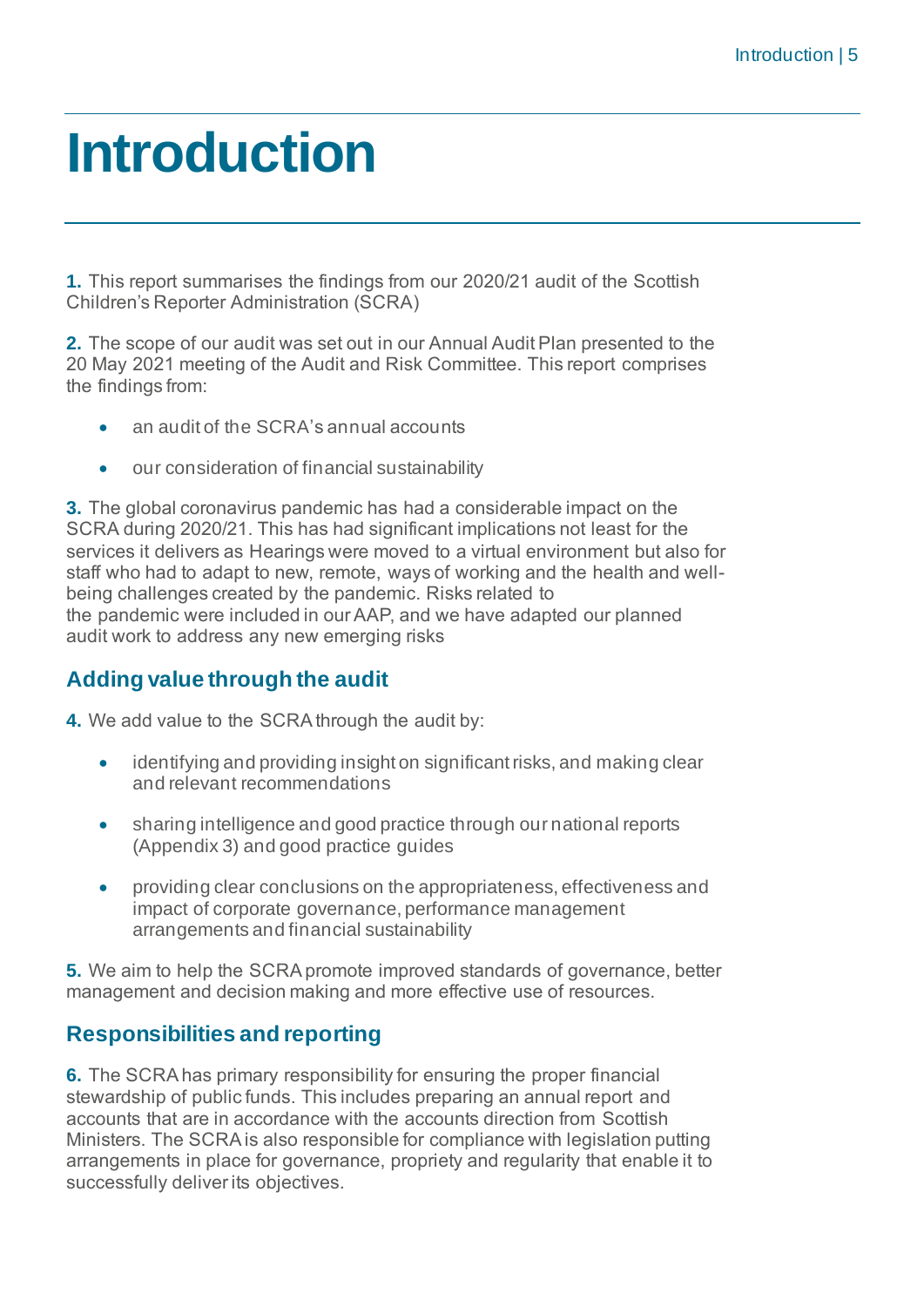**7.** Our responsibilities as independent auditor are established by the Public Finance and Accountability (Scotland) Act 2000 and the Code of Audit Practice 2016 and supplementary guidance and International Standards on Auditing in the UK.

**8.** As public sector auditors we give independent opinions on the annual report and accounts. Additionally, we conclude on the appropriateness and effectiveness of the performance management arrangements, the suitability and effectiveness of corporate governance arrangements, the financial position and arrangements for securing financial sustainability. Further details of the respective responsibilities of management and the auditor can be found in the Code of Audit Practice 2016 and supplementary guidance.

**9.** The [Code of Audit Practice 2016](http://www.audit-scotland.gov.uk/report/code-of-audit-practice-2016) (the Code) includes provisions relating to the audit of small bodies. Where the application of the full wider audit scope is judged by auditors not to be appropriate to an audited body then the annual audit work can focus on the appropriateness of the disclosures in the governance statement and the financial sustainability of the body and its services. As highlighted in our 2020/21 Annual Audit Plan, due to the volume and lack of complexity of the financial transactions, we applied the small body provisions of the Code to the 2020/21 audit.

**10.** This report raises matters from our audit. The weaknesses or risks identified are only those which have come to our attention during our normal audit work and may not be all that exist. Communicating these does not absolve management from its responsibility to address the issues we raise and to maintain adequate systems of control.

**11.** Our annual audit report contains an agreed action plan at [Appendix 1](#page-12-0) setting out specific recommendations, responsible officers and dates for implementation. It also includes outstanding actions from last year and progress against these.

#### **Auditor Independence**

**12.** We confirm that we comply with the Financial Reporting Council's Ethical Standard. We have not undertaken any non-audit related services and therefore the 2020/21 audit fee of £33,680 as set out in our Annual Audit Plan, remains unchanged. We are not aware of any relationships that could compromise our objectivity and independence.

**13.** This report is addressed to the SCRAand the Auditor General for Scotland and will be published on Audit Scotland's website [www.audit-scotland.gov.uk](http://www.audit-scotland.gov.uk/) in due course.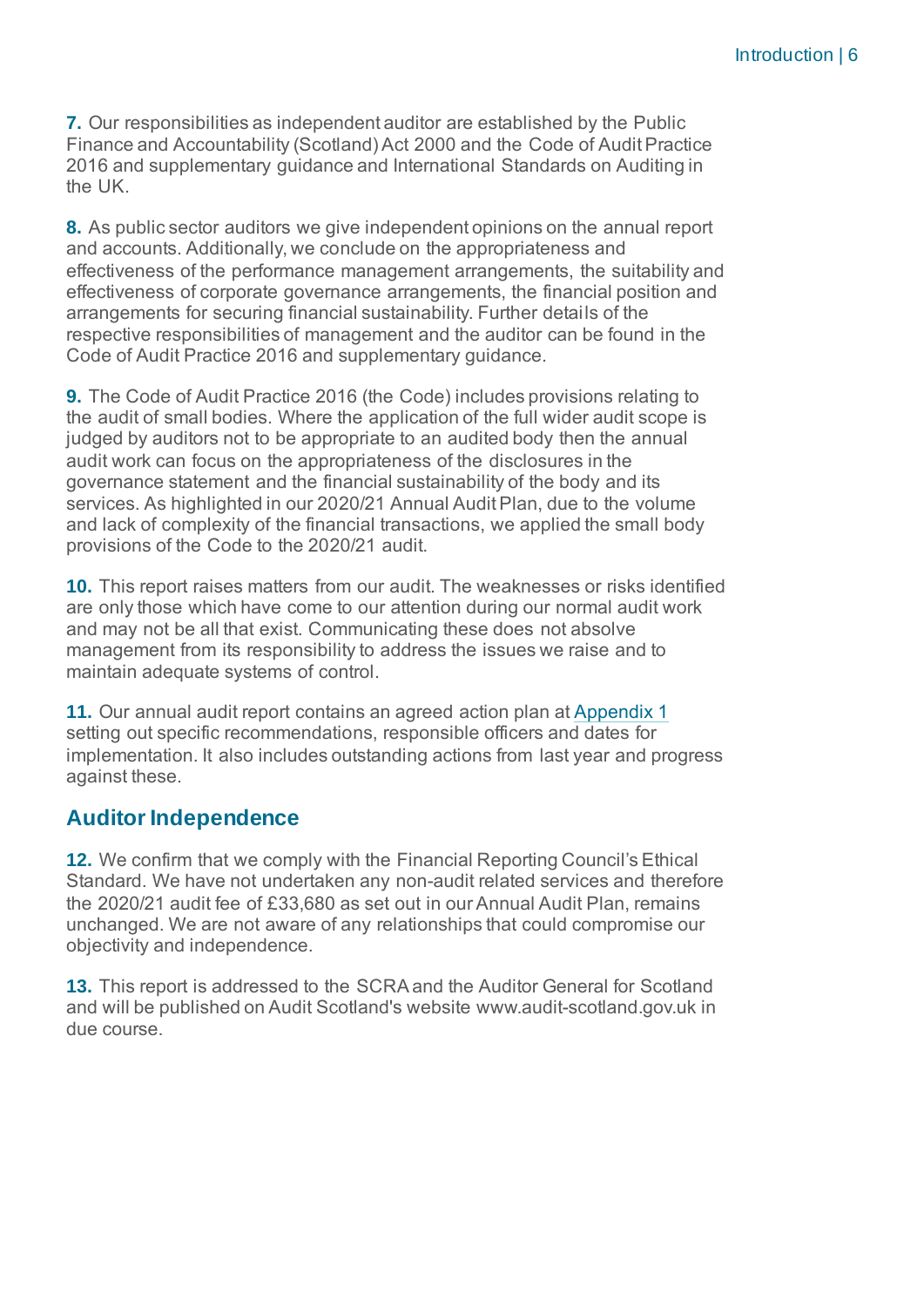# <span id="page-6-0"></span>**Part 1. Audit of 2020/21 annual report and accounts**

The principal means of accounting for the stewardship of resources and performance

### **Main judgements**

The Scottish Children's Reporter Administration's financial statements give a true and fair view and were properly prepared in accordance with the financial reporting framework.

Expenditure and income were incurred in accordance with applicable enactments and guidance.

The audited part of the remuneration and staff report, performance report and governance statement were all consistent with the financial statements and properly prepared in accordance with the relevant legislation and directions made by Scottish Ministers.

#### **Our audit opinions on the annual report and accounts are unmodified**

**14.** The annual report and accounts for the year ended 31 March 2021 were approved by the board on 22 September 2021. As reported in the independent auditor's report:

- the financial statements give a true and fair view and were properly prepared in accordance with the financial reporting framework
- expenditure and income are regular and in accordance with applicable enactments and guidance
- the audited part of the remuneration and staff report, performance report and governance statement were all consistent with the financial statements and properly prepared in accordance with the relevant legislation and directions made by Scottish Ministers.

#### **The annual report and accounts were signed off as per the agreed timetable**

**15.** The unaudited annual report and accounts were received on 7 June 2021. Although this delay was agreed with the Head of Finance & Resources on  $25<sup>th</sup>$ May it was a week later than our agreed audit timetable on 1 June 2021.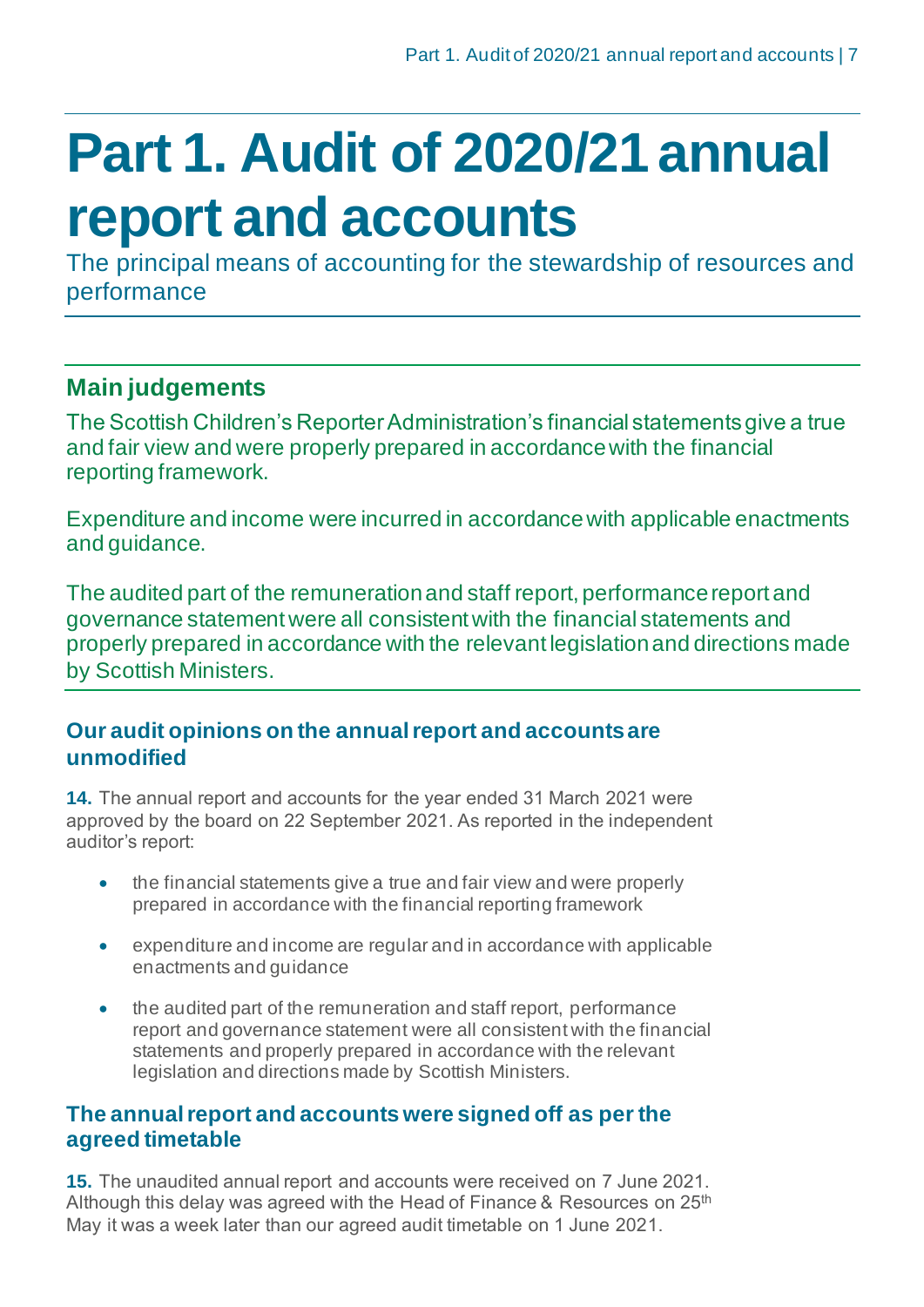**16.** The unaudited annual report and accounts provided for audit were not fully complete but of a good standard which allowed us to commence our audit work. Finance staff provided good support to the audit team which helped ensure the final accounts audit process ran smoothly.

#### **Overall materiality is £0.430 million**

**17.** Our initial assessment of materiality was carried out during the planning phase of the audit. This was reviewed [and revised] on receipt of the unaudited annual report and accounts and is summarised in [Exhibit](#page-7-0) 1.

#### <span id="page-7-0"></span>**Exhibit 1 Materiality values**

| <b>Materiality level</b> | <b>Amount</b>  |
|--------------------------|----------------|
| Overall materiality      | £0.430 million |
| Performance materiality  | £0.322 million |
| Reporting<br>threshold   | £21 thousand   |

#### Source: Audit Scotland

#### **[Appendix 2](#page-15-0) identifies the main risks of material misstatement and our audit work to address these**

**18.** [Appendix 2](#page-15-0) provides our assessment of risks of material misstatement in the annual report and accounts and any wider audit dimension risks. These risks influence our overall audit strategy, the allocation of staff resources to the audit and inform where the efforts of the team are directed. Appendix 2 also identifies the work we undertook to address these risks and our conclusions from this work.

#### **We have no significant findings to report on the accounts**

**19.** International Standard on Auditing (UK) 260 requires us to communicate significant findings from the audit to those charged with governance, including our view about the qualitative aspects of the body's accounting practices. We have no issues to report from the audit.

#### **Identified misstatements of £50,409 were adjusted in the accounts, these were less than our performance materiality and we did not need to revise our audit approach**

**20.** Total misstatements identified were £50,409

**21.** We have reviewed the nature and causes of these misstatements and have concluded that they arose from issues that have been isolated and identified in their entirety and do not indicate further systemic error.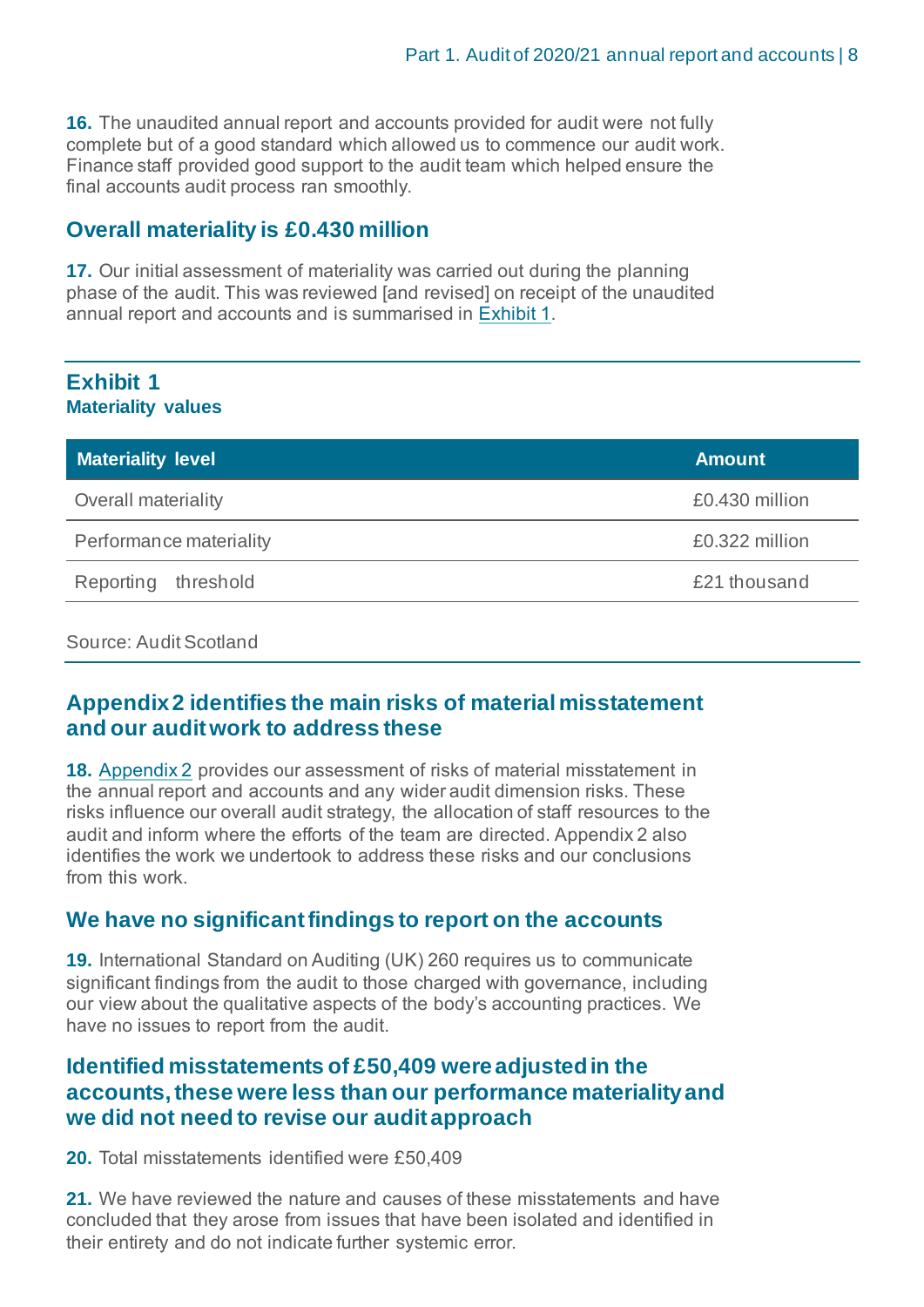**22.** The adjustments made in the audited accounts related to a misclassification between lines and did not impact on net expenditure in the Statement of Comprehensive Net Expenditure or net assets in the Statement of Financial Position.

**23.** It is our responsibility to request that all misstatements, other than those below the reporting threshold, are corrected, although the final decision on making the correction lies with those charged with governance considering advice from senior officers and materiality. There were no identified misstatements above our reporting threshold; there are no unadjusted errors to report.

#### **Other matters arising from the audit of the annual report and accounts**

<span id="page-8-0"></span>**24.** The SCRA's land and buildings undergo a full external revaluation every 5 years. The full estate was valued on an open market basis at 31 March 2020 by independent Royal Institution of Chartered Surveyors (RICS) registered valuers Rydens LLP.At that time the Valuer reported that there may be a reduced level of certainty that can be attached to the valuation due to inconsistency; the absence of empirical data; or the valuer being faced with an unprecedented set of circumstances on which to base judgement. This was as a result of the COVID-19 pandemic.

**25.** On the advice of the valuer a further valuation exercise was undertaken to determine property values at 31 March 2021.Due to Covid-19 restrictions this was undertaken as a desktop review. The review did not indicate a material variation in values from those of the prior year. However, the valuer has again highlighted that there may be a reduced level of certainty that can be attached to the valuation and recommended that a review of the valuation is undertaken in the next 12 months.

**26.** The valuation of the SCRA's estate is susceptible to change due to the ongoing impact of Covid-19. There is consequently a risk that the valuation of property is inaccurate.

### **Recommendation 1**

<span id="page-8-1"></span>The SCRA should review the advice of the valuer and consider requesting a further valuation of land and buildings as 31 March 2022.[\(Appendix 1](#page-12-0))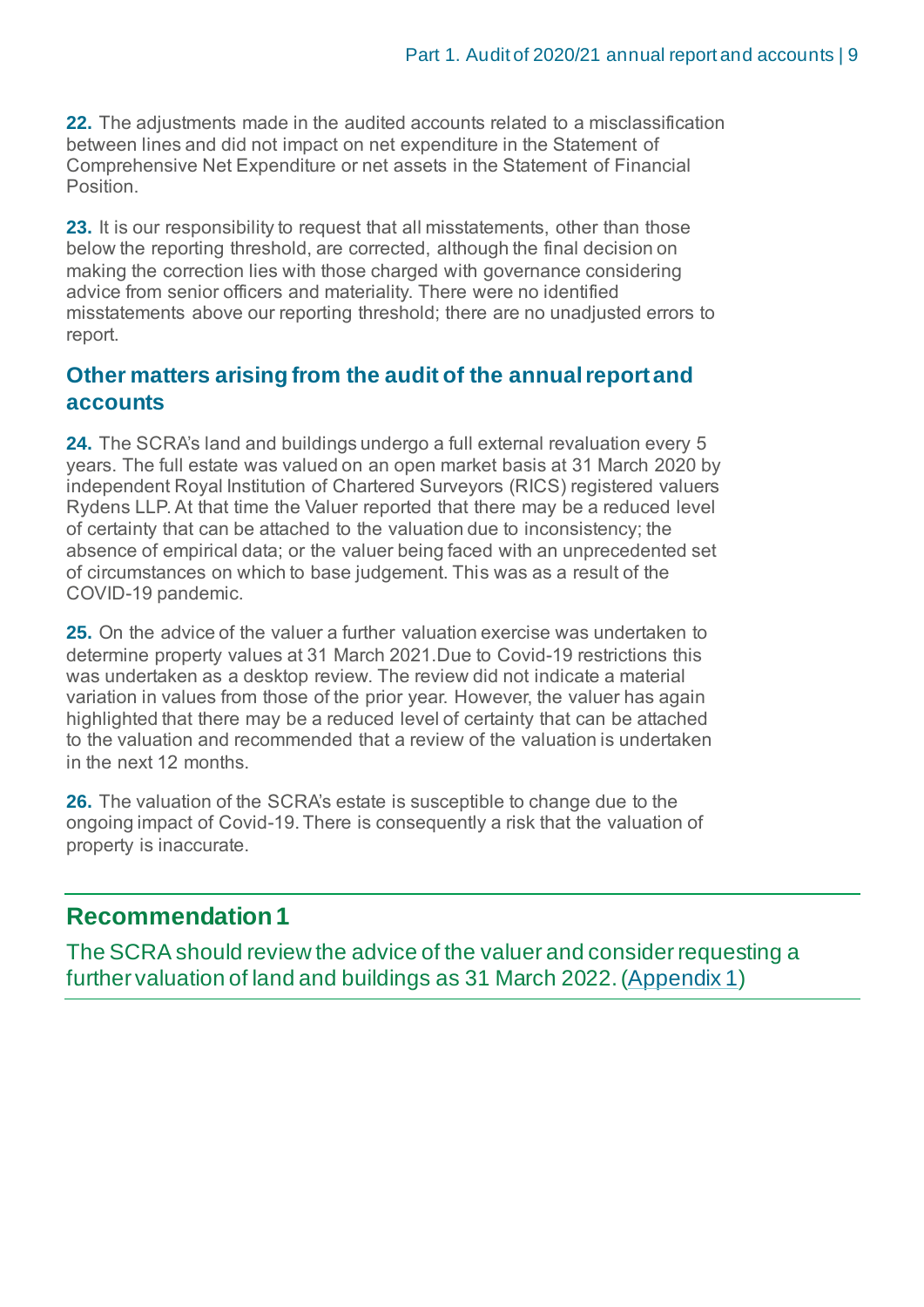**27.** We found that reconciliations between key financial systems and the general ledger were not prepared and reviewed consistently or regularly during the year. The absence of regular and timely reconciliations increases the risk of unresolved error and/or undetected fraud.

### **Recommendation 2**

The SCRA should ensure that reconciliations between key financial systems and the general ledger are prepared and reviewed in a regular and timely manner. [\(Appendix 1\)](#page-12-0)

#### **Good progress was made on prior year recommendations**

**28.** The SCRAhas made good progress in implementing our prior year audit recommendations. All actions have been implemented.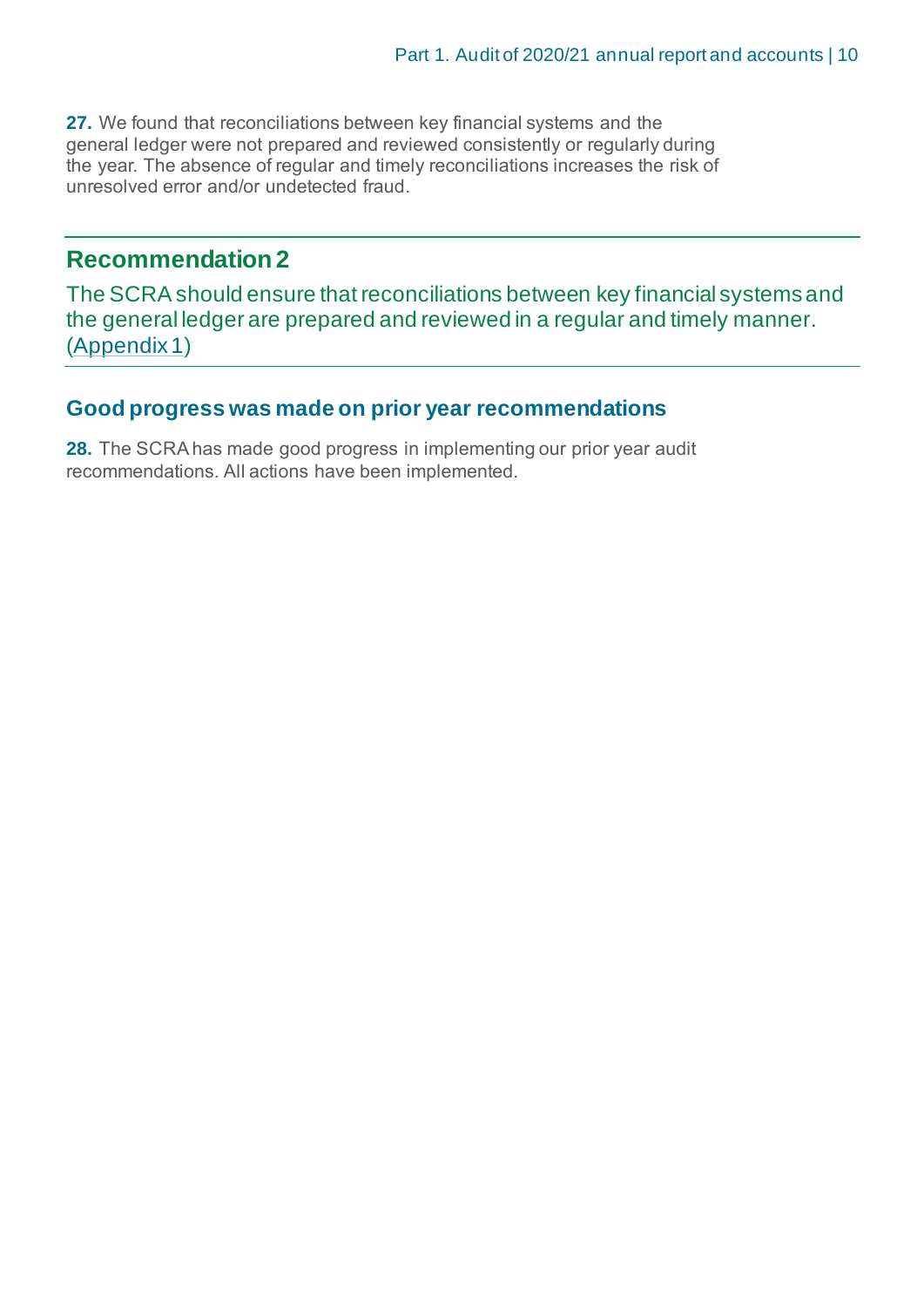# <span id="page-10-0"></span>**Part 2. Financial sustainability**

Financial sustainability looks forward to the medium and longer term to consider whether the body is planning effectively to continue to deliver its services

### **Main judgements**

The SCRA has a medium-term financial strategy but needs to ensure that it fully reflects the forward impact of Covid-19 on the Corporate Plan.

The general fund balance has reduced significant in recent years and now stands at a deficit position of £9.6 million. This restricts the capacity of the SCRA to respond to unplanned cost pressures.

The SCRA net liabilities position has increased significantly due to movements in the IAS19 pension liability.

#### **The SCRA has a medium-term financial plan, but needs to ensure that it fully reflects the forward impact of Covid-19**

**29.** We reviewed the financial planning systems and assessed how effective they are in identifying and addressing risks to financial sustainability across the medium and long term.

**30.** The SCRA has a five-year financial strategy in place covering financial years 2021/22 to 2025/26. The strategy highlights the challenges of future operational and legislative developments arising from the United Nations Convention on the Rights of the Child, the implementation of The Promise, referral of 16 and 17-year-olds, changes to the Age of Criminal Responsibility Act and the introduction of advocacy services in Hearings.

**31.** The strategy requires savings of 1.5% in each of the 5 years and forecasts required Grant in Aid increases of 3.2% in 2021/22, 2.7% in 2022/23, 2.6% in 2023/24, 2024/25 and 2.5% in 2025/26. The strategy also considers different funding scenarios along with potential options to address any forecast funding gaps.

<span id="page-10-1"></span>**32.** The Financial Strategy was approved by the Board in June 2020 and underpins the Corporate Plan 2020-23. Since that time the impact of the ongoing Covid-19 pandemic and the resulting restrictions have been significant for the SCRA. Updated five-year financial requirements were noted by the Board in March 2021.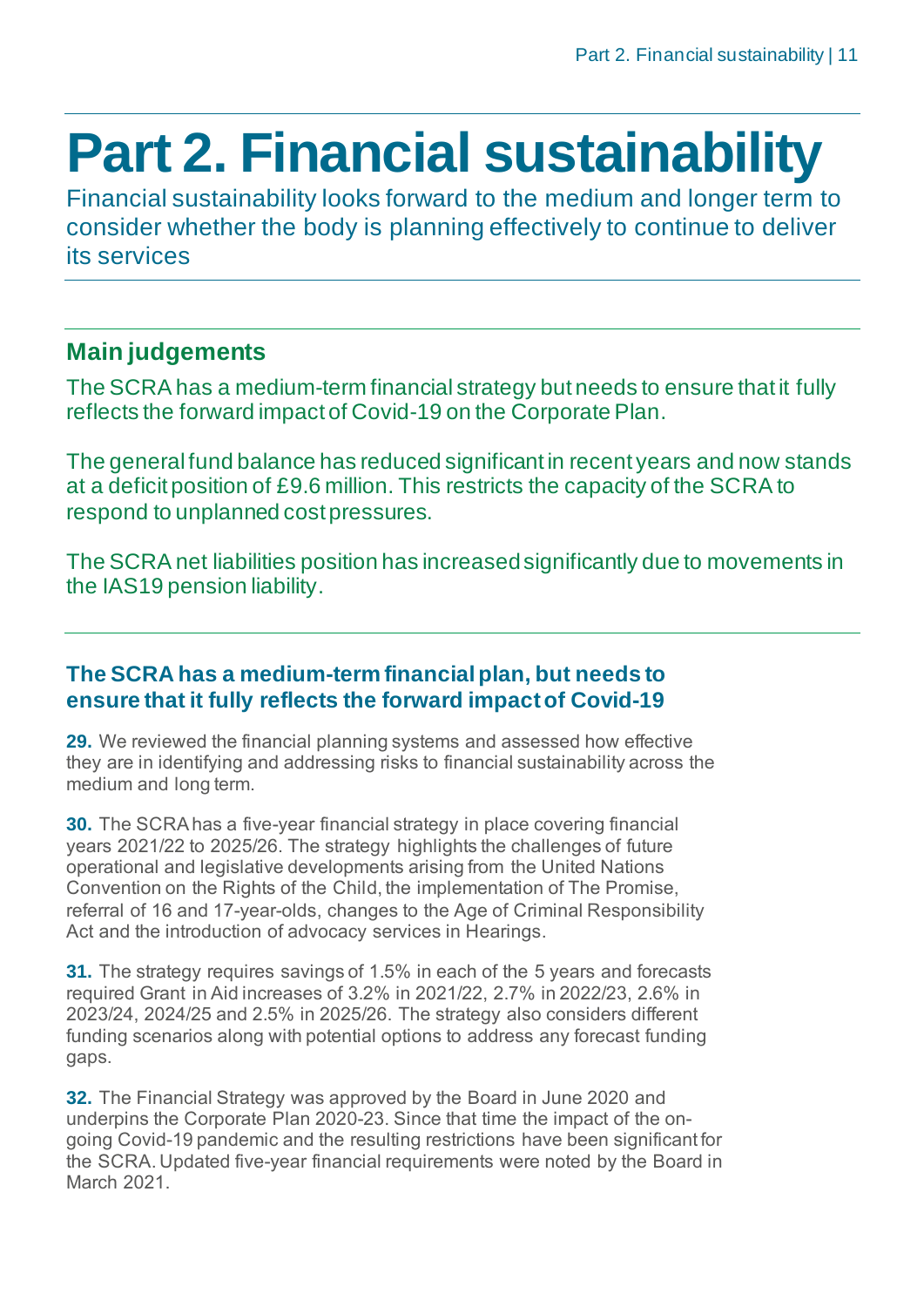**33.** The Scottish Government provided additional resource funding of £0.748m in 2020/21 to support Covid-19 recovery plans. The availability of these additional funds in future years cannot be guaranteed. However, the financial impact of Covid-19 and the implementation of recovery plans may continue for some time.

**34.** There is a risk that, as the SCRA enters the business recovery stage the impact of Covid-19 may adversely affect the financial strategy.

### **Recommendation 3**

The assumptions and projections within the financial strategy should be reviewed to ensure that they continue to support delivery of the Corporate Plan 2020-2023 in the post Covid-19 environment.[\(Appendix 1\)](#page-12-0)

**35.** The general fund provides a pool of funds set aside for future use. A deficit balance restricts the organisation's capacity to respond to unplanned cost pressures. The financial statements show that in recent years the balance on the SCRA's general fund has reduced significantly, falling from a deficit position of £0.4 million at 31 March 2017 to a deficit of £9.6 million at 31 March 2021.

**36.** The decrease is largely due to two areas of expenditure: depreciation and amortisation and pension scheme costs. These amounts are not funded through grant in aid but have a direct impact on the general fund balance each year.

**37.** The Statement of Financial Position shows the net liabilities position has increased to £51.398 million (2019/20 £27.545 million). This is principally due to the actuarial loss on pensions (£22.278 million) reported in year in accordance with IAS19.

#### **National performance audit reports**

**38.** Audit Scotland carries out a national performance audit programme on behalf of the Accounts Commission and the Auditor General for Scotland. Appendix 3 highlights a number of the reports published in 2020/21.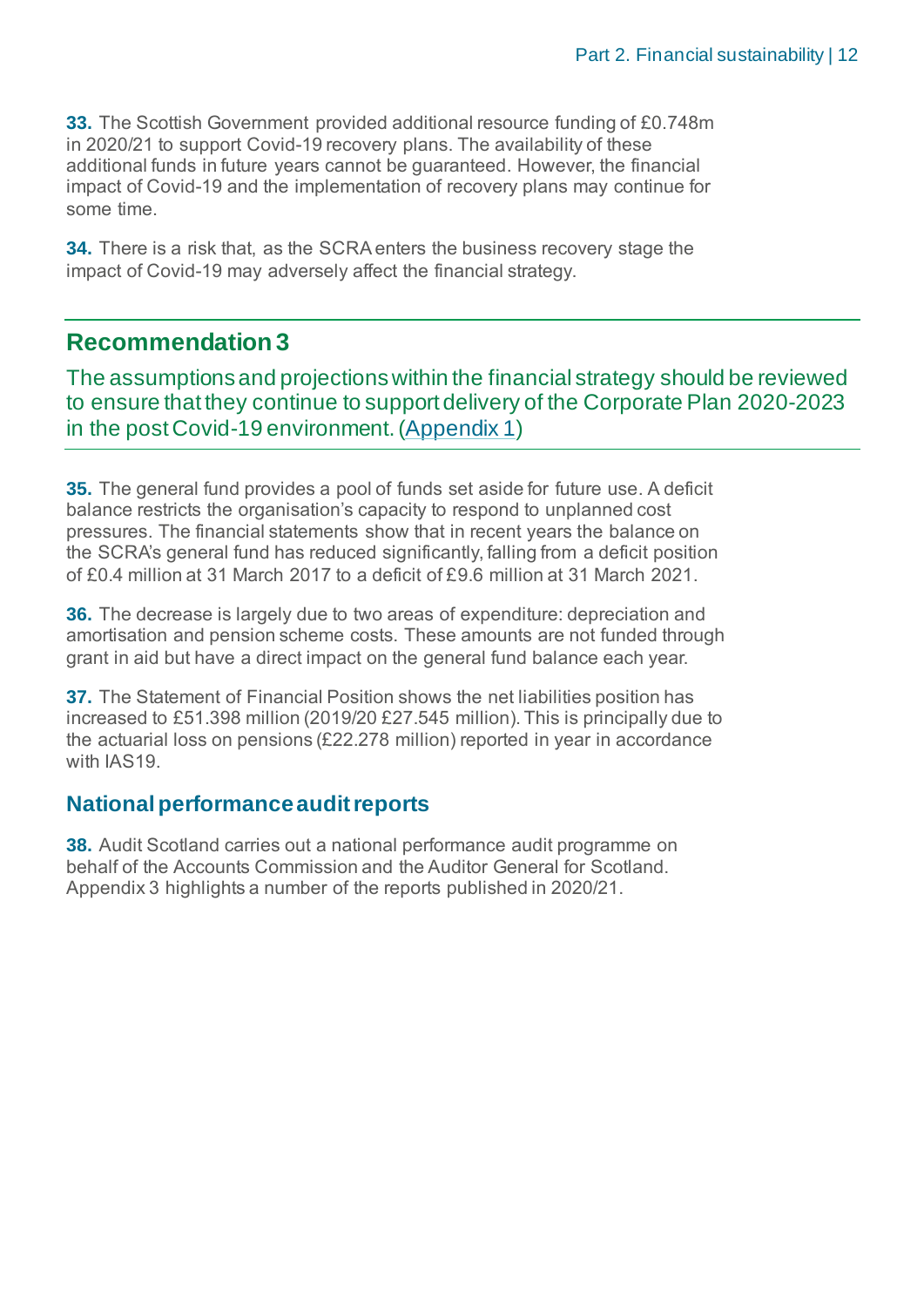# <span id="page-12-0"></span>**Appendix 1. Action plan 2020/21**

#### **2020/21 recommendations**

| <b>Issue/risk</b>                                                                                                                                                                                                                                                                                                                                                                                                                                                                                                                                                                                                                                                                                                 | <b>Recommendation</b>                                                                                                                                            | <b>Agreed management</b><br>action/timing                                                                                                                                                                                                                                 |
|-------------------------------------------------------------------------------------------------------------------------------------------------------------------------------------------------------------------------------------------------------------------------------------------------------------------------------------------------------------------------------------------------------------------------------------------------------------------------------------------------------------------------------------------------------------------------------------------------------------------------------------------------------------------------------------------------------------------|------------------------------------------------------------------------------------------------------------------------------------------------------------------|---------------------------------------------------------------------------------------------------------------------------------------------------------------------------------------------------------------------------------------------------------------------------|
| 1. Impact of Covid19 on the<br>valuation of land and<br>buildings<br>The SCRA's land and<br>buildings undergo a full<br>external revaluation every 5<br>years. The full estate was<br>valued on an open market<br>basis at 31 March 2020 by<br>independent Royal Institution<br>of Chartered Surveyors<br>(RICS) registered valuers<br>Rydens LLP. At that time the<br>Valuer reported that there<br>may be a reduced level of<br>certainty that can be attached<br>to the valuation due to<br>inconsistency; the absence of<br>empirical data; or the valuer<br>being faced with an<br>unprecedented set of<br>circumstances on which to<br>base judgement. This was as<br>a result of the COVID-19<br>pandemic. | The SCRA should review the<br>advice of the valuer and<br>consider requesting a further<br>valuation of land and<br>buildings as 31 March 2022.<br>Paragraph 24. | The advice from the valuer<br>will be reviewed and<br>consideration will be given to<br>requesting a further valuation<br>of land and buildings as at 31<br>March 2022.<br>Responsible officer<br>Head of Finance and<br><b>Resources</b><br>Agreed date<br>December 2021 |

On the advice of the valuer a further valuation exercise was undertaken to determine property values at 31 March 2021.Due to Covid-19 restrictions this was undertaken as a desktop review. The review did not indicate a material variation in values from those of the prior year. However, the valuer has again highlighted that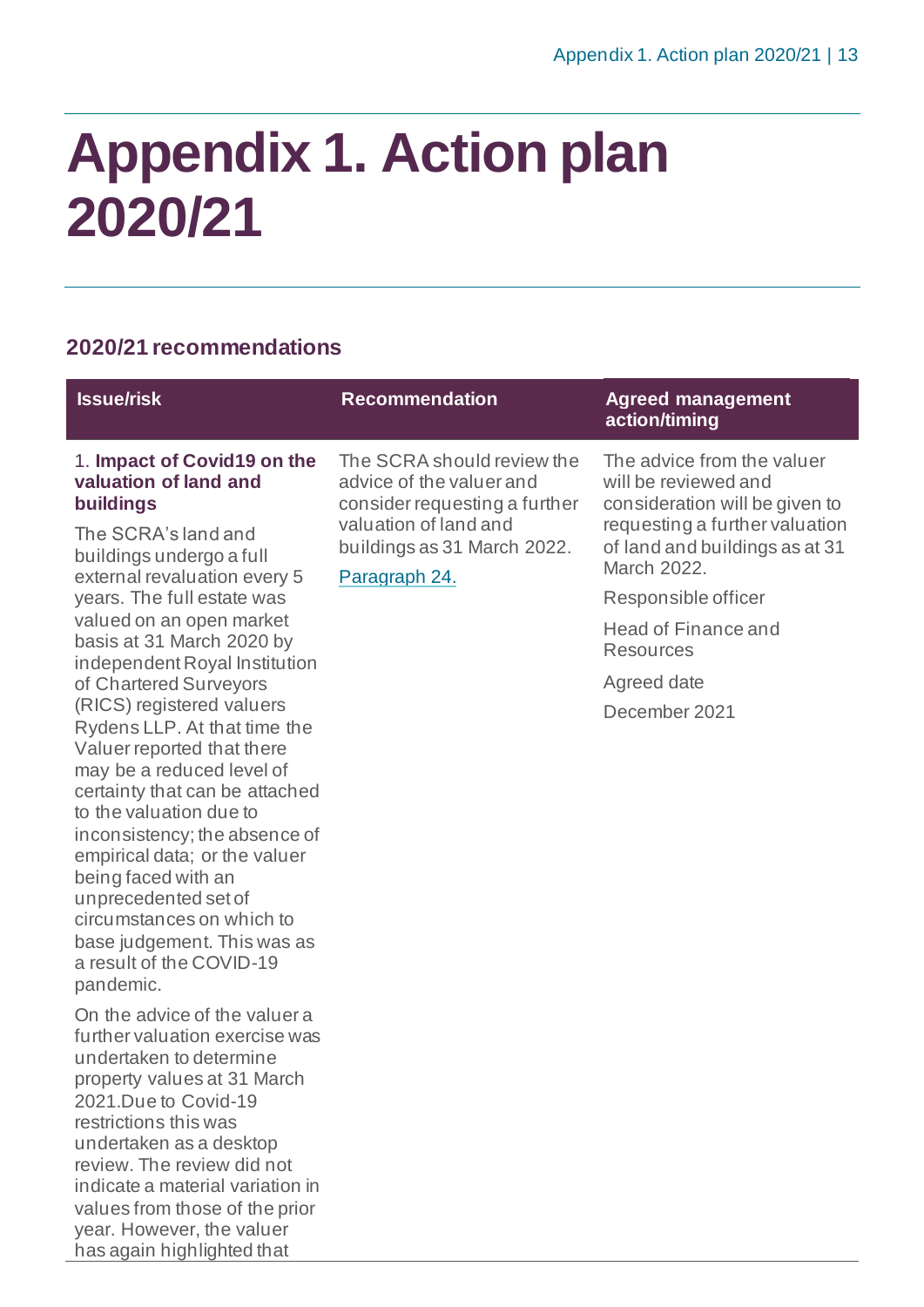| <b>Issue/risk</b>                                                                                                                                                                                                                                                                                                                                                                                                                                                                                                                                       | <b>Recommendation</b>                                                                                                                                                                                                                    | <b>Agreed management</b><br>action/timing                                                                                                                                                                                                                                                                           |
|---------------------------------------------------------------------------------------------------------------------------------------------------------------------------------------------------------------------------------------------------------------------------------------------------------------------------------------------------------------------------------------------------------------------------------------------------------------------------------------------------------------------------------------------------------|------------------------------------------------------------------------------------------------------------------------------------------------------------------------------------------------------------------------------------------|---------------------------------------------------------------------------------------------------------------------------------------------------------------------------------------------------------------------------------------------------------------------------------------------------------------------|
| there may be a reduced level<br>of certainty that can be<br>attached to the valuation and<br>recommended that a review<br>of the valuation is undertaken<br>in the next 12 months.                                                                                                                                                                                                                                                                                                                                                                      |                                                                                                                                                                                                                                          |                                                                                                                                                                                                                                                                                                                     |
| Risk - The valuation of the<br>SCRA's estate is susceptible<br>to change due to the ongoing<br>impact of Covid-19. There is<br>consequently a risk that the<br>valuation of property is<br>inaccurate.                                                                                                                                                                                                                                                                                                                                                  |                                                                                                                                                                                                                                          |                                                                                                                                                                                                                                                                                                                     |
| 2. Reconciliations between<br>key financial systems and<br>the general ledger<br>We found that reconciliations<br>between key financial<br>systems and the general<br>ledger were not prepared and<br>reviewed consistently or<br>regularly during the year.<br>Risk - The absence of<br>regular and timely<br>reconciliations increases the<br>risk of unresolved error<br>and/or undetected fraud.                                                                                                                                                    | The SCRA should ensure<br>that reconciliations between<br>key financial systems and the<br>general ledger are prepared<br>and reviewed in a regular and<br>timely manner.<br>Paragraph 0                                                 | Reconciliations between the<br>key financial systems and the<br>general ledger will be<br>prepared and reviewed<br>monthly.<br>Responsible officer<br>Finance Manager<br>Agreed date<br>September 2021                                                                                                              |
| 3. The impact of Covid-19<br>on the SCRA Financial<br><b>Strategy</b><br>The Financial Strategy was<br>approved by the Board in<br>June 2020 and underpins the<br>Corporate Plan 2020-23.<br>Since that time the impact of<br>the on-going Covid-19<br>pandemic and the resulting<br>restrictions have been<br>significant for the SCRA.<br>The Scottish Government<br>provided additional resource<br>funding of £0.6m in 2020/21<br>to support Covid-19 recovery<br>plans. The availability of<br>these additional funds in<br>future years cannot be | The assumptions and<br>projections within the<br>financial strategy should be<br>reviewed to ensure that they<br>continue to support delivery<br>of the Corporate Plan 2020-<br>2023in the post Covid-19<br>environment<br>Paragraph 32. | The assumptions and<br>projects with the financial<br>strategy will be reviewed to<br>ensure that they continue to<br>support delivery of the<br>Corporate Plan 2020-2023in<br>the post Covid-19<br>environment.<br>Responsible officer<br>Head of Finance and<br><b>Resources</b><br>Agreed date<br>September 2021 |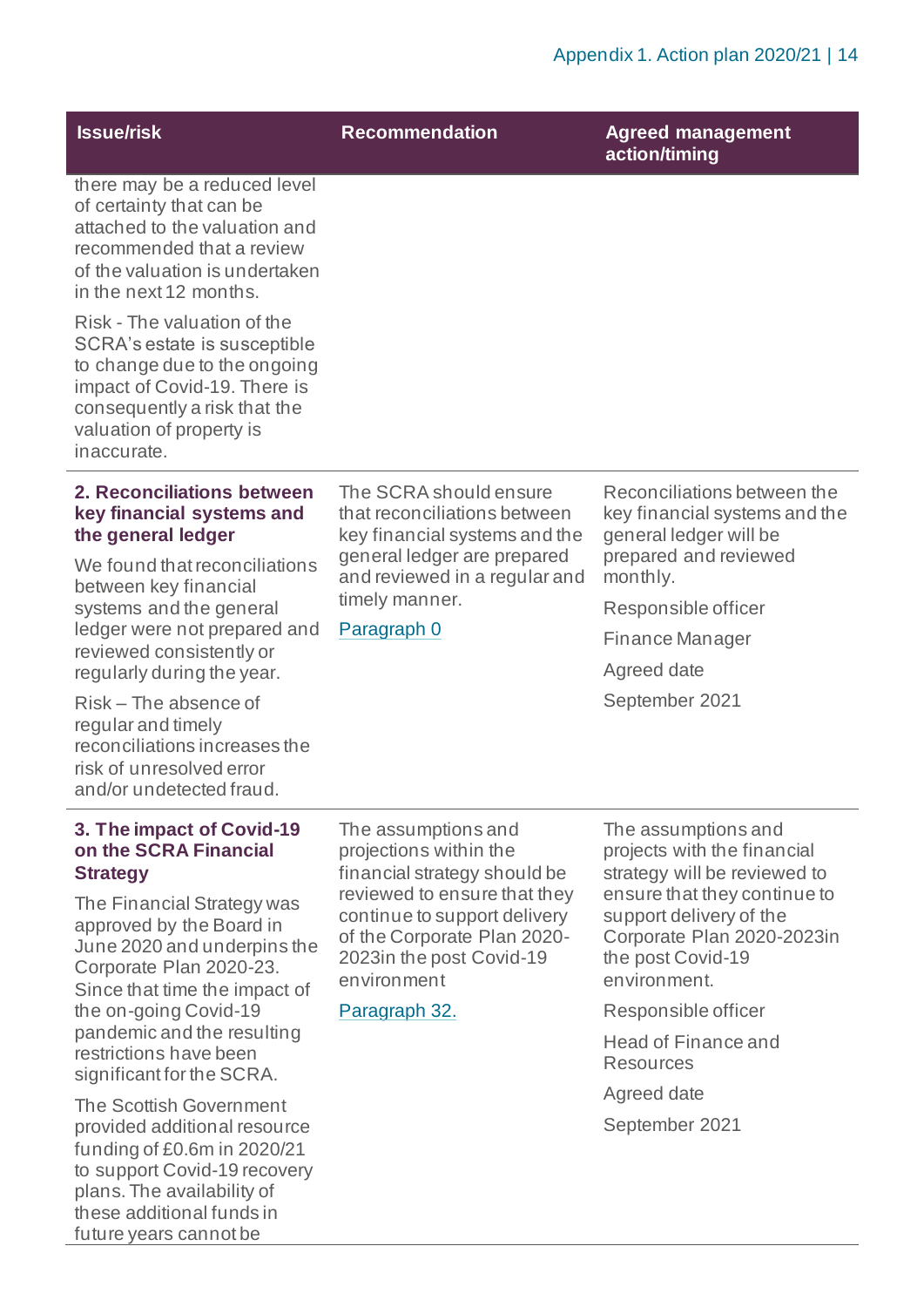| <b>Issue/risk</b>                                                                                                                                             | <b>Recommendation</b> | <b>Agreed management</b><br>action/timing |
|---------------------------------------------------------------------------------------------------------------------------------------------------------------|-----------------------|-------------------------------------------|
| quaranteed. However, the<br>financial impact of Covid-19<br>and the implementation of<br>recovery plans may continue<br>for some time.                        |                       |                                           |
| Risk – There is a risk that, as<br>the SCRA enters the<br>business recovery stage the<br>impact of Covid-19 may<br>adversely affect the Financial<br>Strategy |                       |                                           |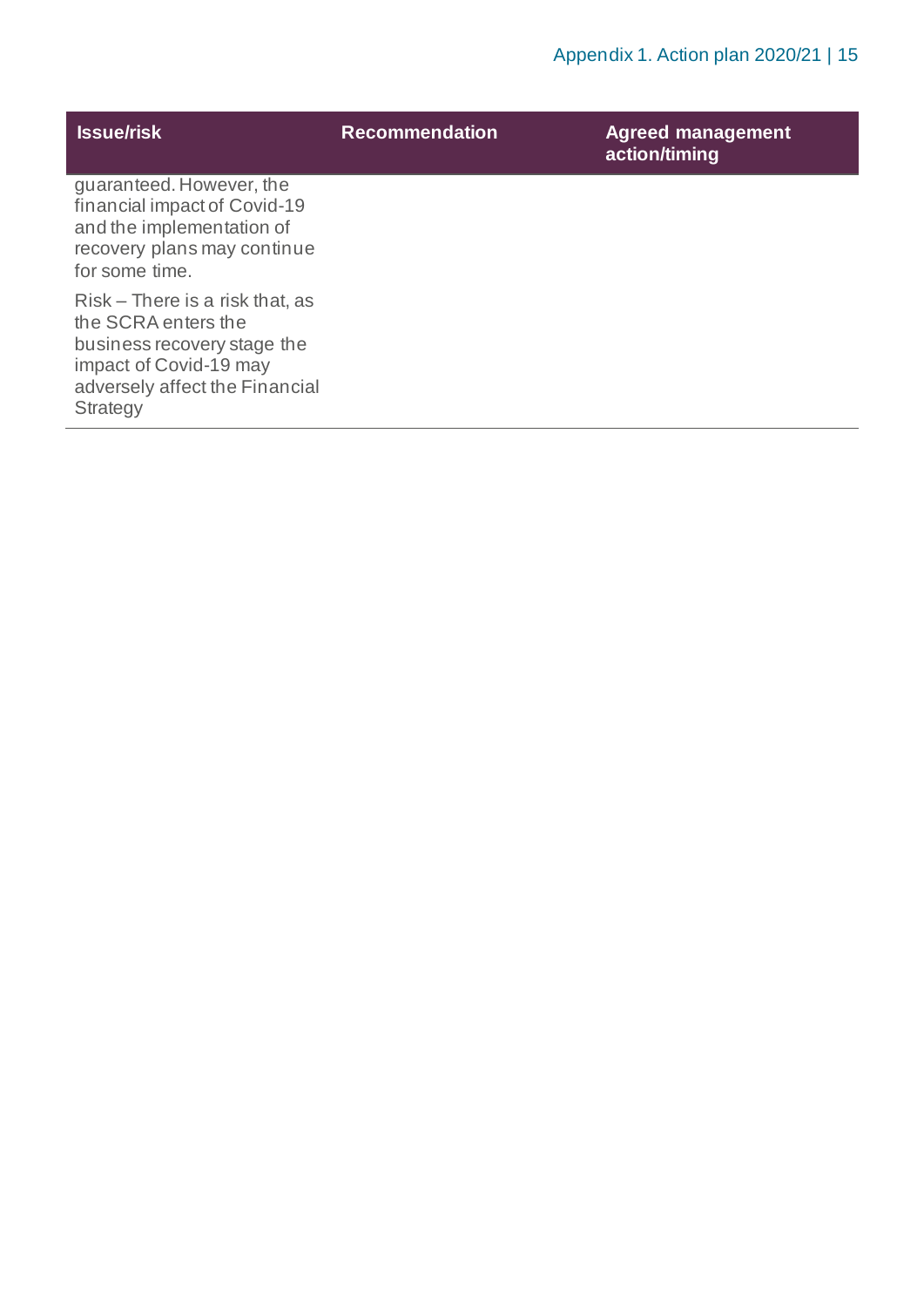# <span id="page-15-0"></span>**Appendix 2. Significant audit risks**

The table below sets out the audit risks we identified during our planning of the audit and how we addressed each risk in arriving at our conclusion.

### **Risks of material misstatement in the financial statements**

| <b>Audit risk</b>                                                                                                                                               | <b>Assurance procedure</b>                                                                                 | <b>Results and conclusions</b>                                                                                                                                                                                                                       |
|-----------------------------------------------------------------------------------------------------------------------------------------------------------------|------------------------------------------------------------------------------------------------------------|------------------------------------------------------------------------------------------------------------------------------------------------------------------------------------------------------------------------------------------------------|
| 1. Risk of material<br>misstatement caused<br>by management<br>override of controls                                                                             | Owing to the nature of this<br>risk, assurances from<br>management are not<br>applicable in this instance. | We reviewed the<br>appropriateness of journal<br>entries and other adjustments<br>recorded in the general<br>ledger and financial                                                                                                                    |
| Although we have not<br>identified any specific<br>risks of management                                                                                          |                                                                                                            | statements.<br>We reviewed accounting                                                                                                                                                                                                                |
| override of control at<br><b>SCRA, Auditing</b><br>Standards require that<br>audits are planned to<br>consider the risk of                                      |                                                                                                            | estimates for biases and<br>evaluated significant<br>transactions that are outside<br>the normal course of<br>business.                                                                                                                              |
| material misstatement<br>in the financial<br>statements caused by<br>fraud, which is<br>presumed to be a<br>significant risk in any<br>audit. This includes the |                                                                                                            | We carried out detailed<br>testing of trade payable and<br>trade receivable transactions<br>to ensure that they were<br>posted to the correct financial<br>year.                                                                                     |
| risk of management<br>override of controls<br>that results in<br>fraudulent financial<br>statements.                                                            |                                                                                                            | We performed substantive<br>testing on a sample of<br>transactions from each<br>material category of<br>expenditure with reference to<br>supporting documentation to<br>confirm that they were<br>accounted for in the correct<br>accounting period. |
|                                                                                                                                                                 |                                                                                                            | Our conclusion is that there is<br>no evidence of management<br>override of controls at the<br>SCRA.                                                                                                                                                 |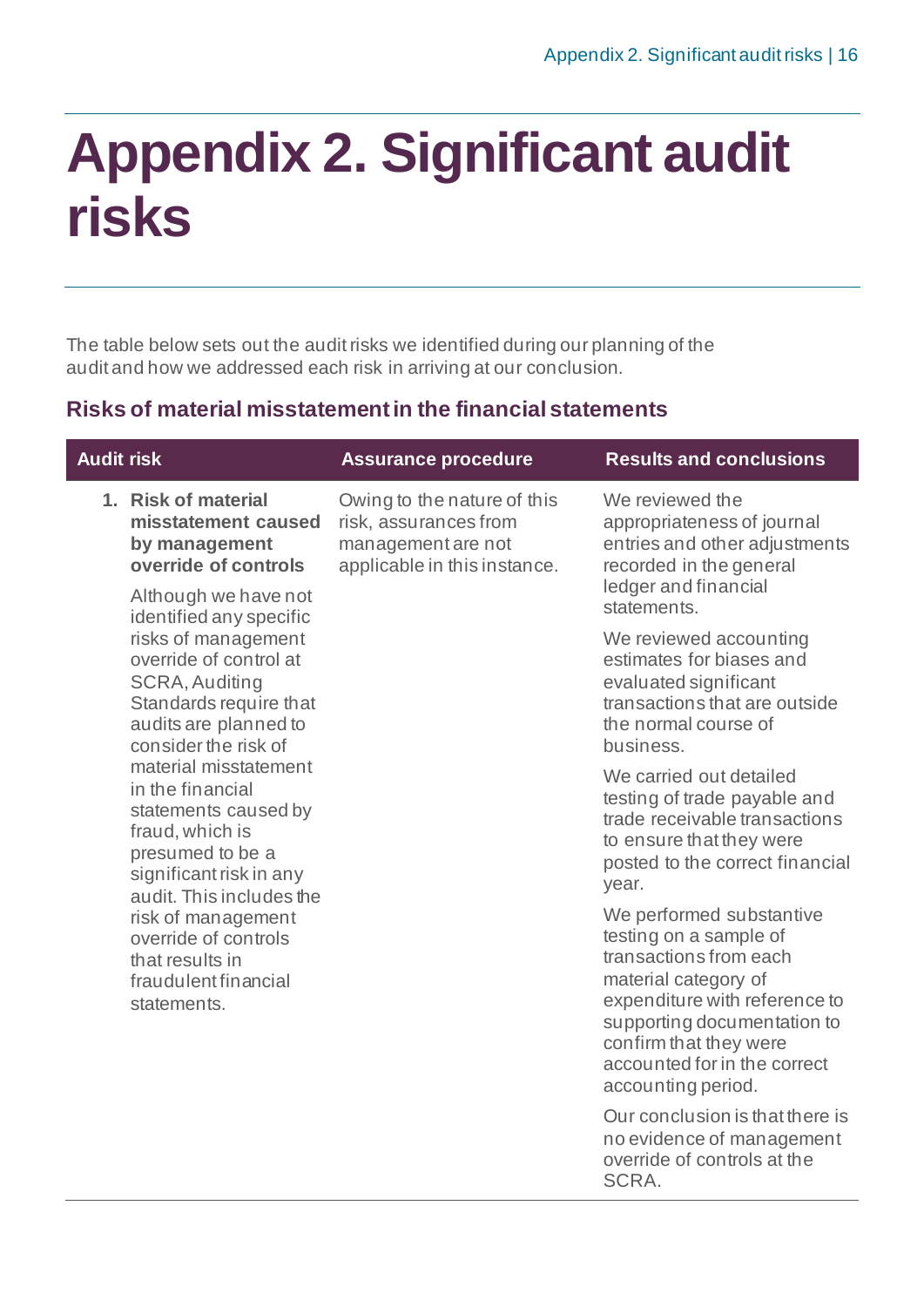#### Appendix 2. Significant audit risks | 17

| <b>Audit risk</b>                                                                                                                                                                                                                                         | <b>Assurance procedure</b>                                                             | <b>Results and conclusions</b>                                                                                                                                                                                             |
|-----------------------------------------------------------------------------------------------------------------------------------------------------------------------------------------------------------------------------------------------------------|----------------------------------------------------------------------------------------|----------------------------------------------------------------------------------------------------------------------------------------------------------------------------------------------------------------------------|
| 2. Risk of material<br>misstatement caused by<br>fraud in expenditure<br>As most public-sector bodies                                                                                                                                                     | Clear procedures in place for<br>staff.<br>Financial authorisation limits<br>in place. | We assessed high level key<br>controls within payroll,<br>accounts payable and<br>general ledger systems.                                                                                                                  |
| are net expenditure bodies,<br>the risk of fraud is more likely<br>to occur in expenditure.<br>There is a risk that<br>expenditure may be<br>misstated resulting in a<br>material misstatement in the<br>financial statements.                            | Robust and timely budget<br>monitoring and discussions.                                | We performed substantive<br>testing on a sample of<br>transactions from each<br>material category of<br>expenditure with reference to<br>supporting documentation to<br>confirm these were<br>appropriately authorised and |
| Although no specific<br>indication of fraud over<br>expenditure has been<br>identified to date, the range of<br>different sources of<br>expenditure combined with<br>the relative high volume of<br>transactions gives rise to a<br>potential fraud risk. |                                                                                        | valid.<br>Our conclusion is that we<br>found no evidence of fraud<br>over expenditure from our<br>testing.                                                                                                                 |

### **Risks identified from the auditor's wider responsibility under the Code of Audit Practice**

| <b>Audit risk</b>                                                                                                                                                        | <b>Assurance procedure</b>                                                         | <b>Results and conclusions</b>                                                                                                                                                                       |
|--------------------------------------------------------------------------------------------------------------------------------------------------------------------------|------------------------------------------------------------------------------------|------------------------------------------------------------------------------------------------------------------------------------------------------------------------------------------------------|
| 3. Financial sustainability<br>The financial statements                                                                                                                  | Financial planning process in<br>place with regular updates of                     | Regarding the reduction in<br>the General Fund, this is due                                                                                                                                          |
| show that in recent years                                                                                                                                                | five-year financial plan.                                                          | to depreciation and<br>amortisation and pension                                                                                                                                                      |
| there has been a significant<br>reduction in SCRA's General<br>Fund, falling from a deficit                                                                              | Budget monitoring process in<br>place with regular forecast<br>presented to Board. | scheme costs. The SCRA<br>has received updated comfort<br>from the Scottish<br>Government in this area (May<br>$2020$ ).                                                                             |
| position of £0.4milion at 31<br>March 2017 to a deficit of<br>£7.7 million at 31 March<br>2020.                                                                          | Assurances from the Scottish<br>Government on financial<br>stability.              |                                                                                                                                                                                                      |
| This is mainly due to two<br>areas of expenditure -<br>depreciation / amortisation<br>and pension scheme costs.<br>These amounts are not<br>funded through Grant-In-Aid. |                                                                                    | We have identified that the<br><b>SCRA</b> should review its<br><b>Financial Strategy to assess</b><br>the impact of Covid-19 on<br>future plans and have made a<br>recommendation in our<br>report. |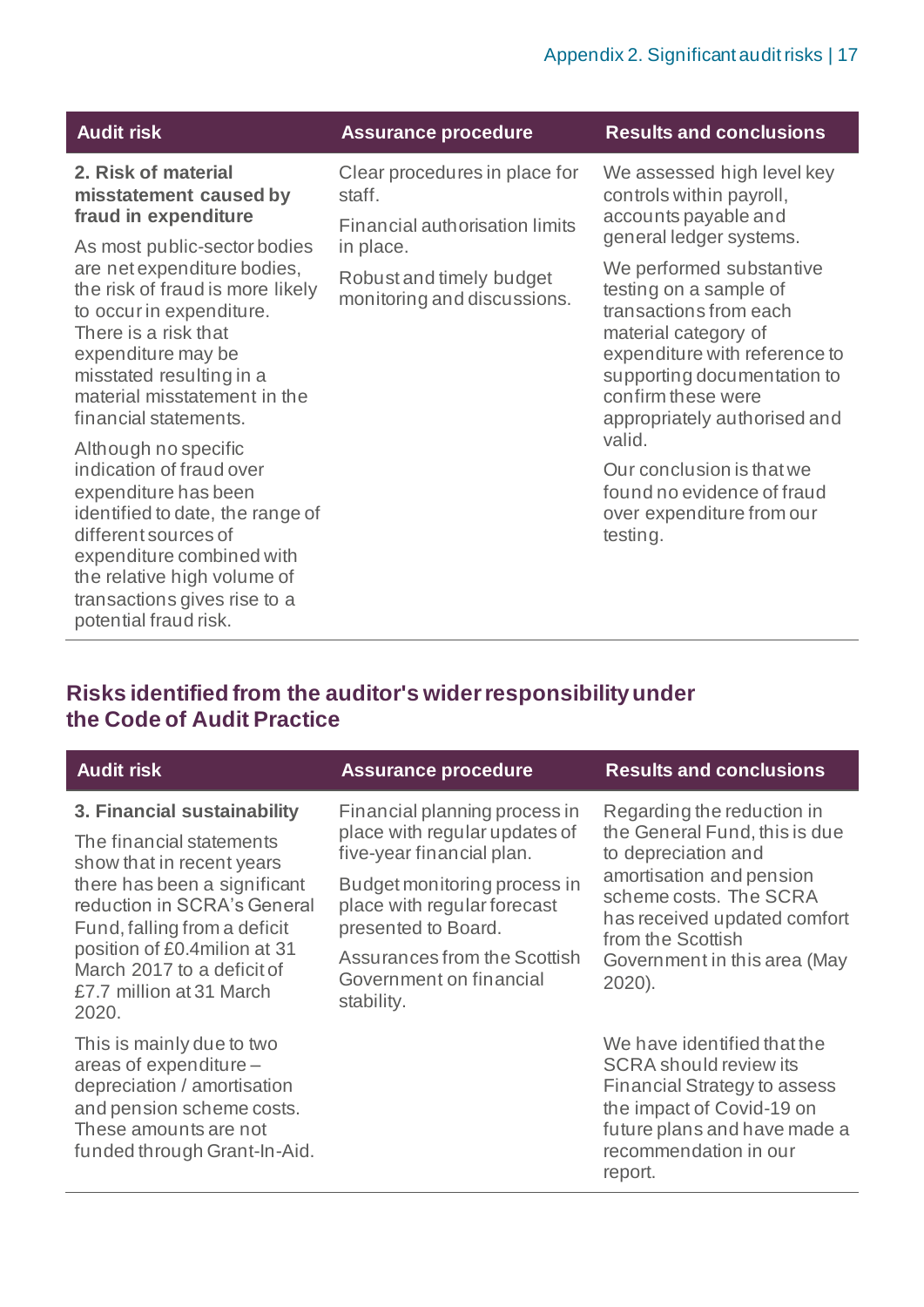# <span id="page-17-0"></span>**Appendix 3. Summary of 2020/21 national performance reports**

April [Affordable housing](https://www.audit-scotland.gov.uk/report/affordable-housing)

June [Highlands and Islands Enterprise: Management of Cairngorm mountain and](https://www.audit-scotland.gov.uk/report/highlands-and-islands-enterprise-management-of-cairngorm-mountain-and-funicular-railway)  [funicular railway](https://www.audit-scotland.gov.uk/report/highlands-and-islands-enterprise-management-of-cairngorm-mountain-and-funicular-railway)

[Local government in Scotland Overview 2020](https://www.audit-scotland.gov.uk/report/local-government-in-scotland-overview-2020)

**July** [The National Fraud Initiative in Scotland 2018/19](https://www.audit-scotland.gov.uk/report/the-national-fraud-initiative-in-scotland-201819)

**January** [Digital progress in local government](https://www.audit-scotland.gov.uk/report/digital-progress-in-local-government)

[Local government in Scotland: Financial overview 2019/20](https://www.audit-scotland.gov.uk/report/local-government-in-scotland-financial-overview-201920)

February [NHS in Scotland 2020](https://www.audit-scotland.gov.uk/report/nhs-in-scotland-2020)

March [Improving outcomes for young people through school education](https://www.audit-scotland.gov.uk/report/improving-outcomes-for-young-people-through-school-education)